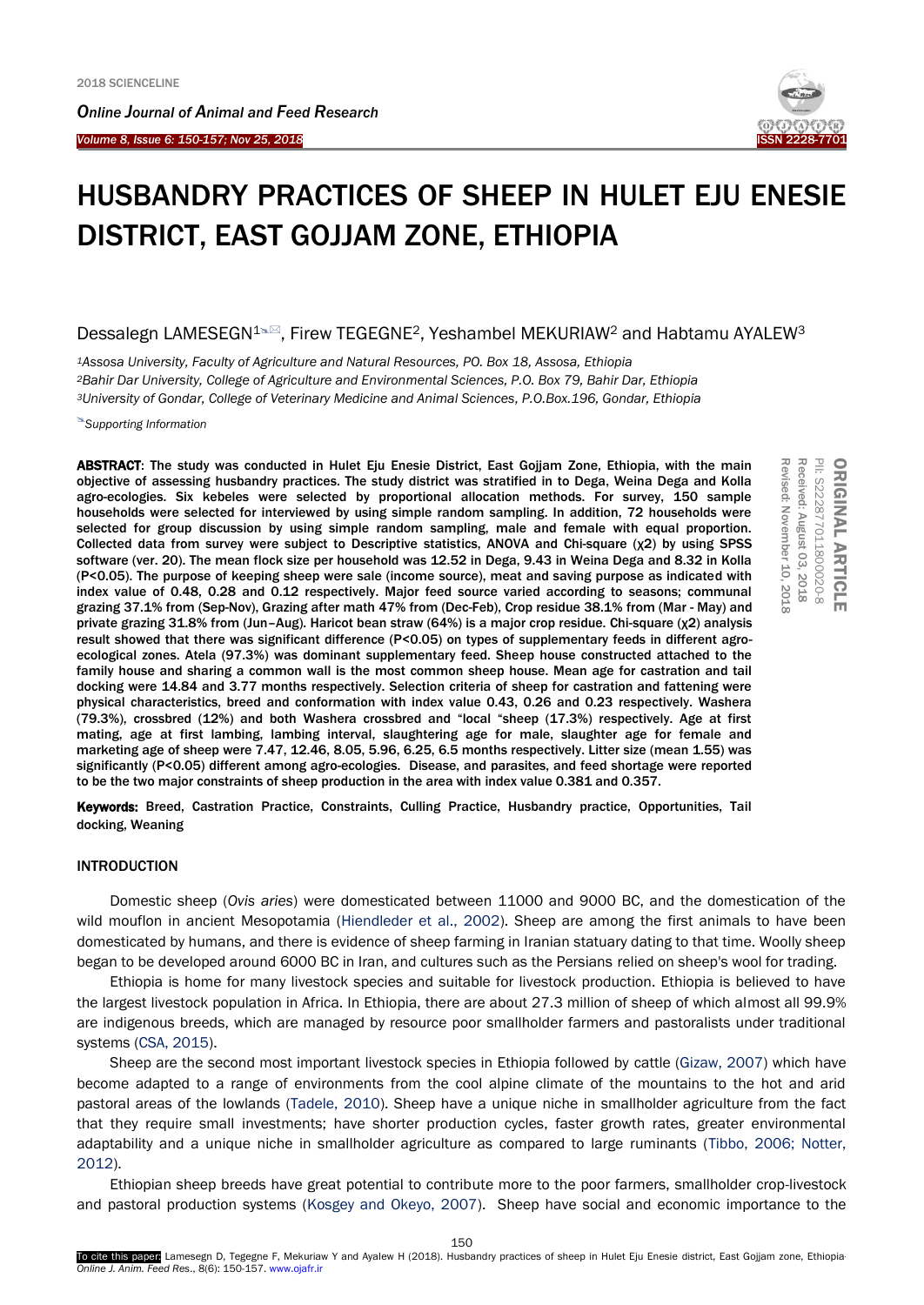producers who keep indigenous breeds for meat, hair production and income generation (Kocho, 2007; Ashagre, 2008; Getachew et al., 2011).

In Ethiopia, the attention given to the improvement of the sheep production system is inadequate. It is assumed that the low productivity of sheep is a combined effect of poor management, limited feed resources and high disease pressure (Abegaz et al., 2008). Other contributing factors also include low genetic potential, policy issues market, institutional problems, and problem of credit facilities (Gebremariam et al., 2006). And low fertility, prolificacy, weaning, late in age at first lambing, less birth weight and mature body weight and lack of appropriate culling and disposal strategies (Gizaw et al., 2010 ; Tegegne et al., 2011; Gizaw et al., 2013).

In Hulet Eju Enesie district sheep 67.2% from total livestock population. Even though the district has large number of sheep, the potential for sheep production is challenged and there is a knowledge gap in utilizing its maximum potential and the livelihood of the farmers is not improved. There was a need to conduct research survey on husbandry practice of sheep in the district to identify the knowledge gap and document the existing problems in the district. Generally, the overall husbandry practices of sheep are not studied and there was clearly research gap in the area. Therefore, this study was undertaken to fill the existing information gap with regard to husbandry practices of sheep in the study area.

#### MATERIAL AND METHODS

# Description of the study area

The study was conducted in Hulet Eju Enesie District Amhara Region, Ethiopia. It is located in the North West direction 370 km far from Addis Ababa, in the northeast direction 200 km far from Debre Markos and in the southeast direction 120 km far from Bahir Dar. It is bordered with Goncha Siso Enesie in the East direction, Enarge Enawega in the South direction, Debay Telate in the Southwest direction, Sinan Bibugne in the West direction and South Gondar in the north direction. The district is geographically located 10' 45 00-11' 10 00N Latitude and 37' 45 69--38' 10 00 E longitude (BoARD, 2011). In addition, the district consists of 40 rural and 2 urban Kebeles.

The total livestock population in the district is estimated to be 727,157 heads out of which 12.12% cattle, 67.2% sheep, 2.7% goats, 2.36% equines and 15.62% are poultry. The number of livestock per household is about 3.85, 21.37, 0.86, 0.75 and 4.97 heads for cattle, sheep, goat, equines and poultry respectively.

#### Sampling methods and data collection

*Informal survey.* Before the main sampling was attempted, discussions were held with the district livestock experts and DAs to gather information about the study kebeles on farmers' husbandry practice of sheep, farming practice, livestock population, to clear on purpose of study and establish collaborations for the study.

*Formal survey.* Based on the informal survey result, questionnaires were prepared and pretested. After preliminary survey was conducted, prepared and pre tested questionnaires were applied to collect the data.

#### Data collection

Both primary and secondary data were used on various aspects of husbandry practices of sheep. The primary data were collected from sample respondents through semi-structured questioners, focus group discussion, key informants, field observation and formal survey. The semi structured questioners were held on the following parameters:- socio economic characteristics of household, feed and feed resources, housing, purpose of keeping sheep, health management, disease, breeding practice, opportunities of sheep production, constraints and reproductive performance, feeds and feed resource, labor requirement, composition of livestock mixture.

Focus Group Discussion (FGD): In each selected kebele, which was selected by stratified sampling method. The participants for focus group discussions were selected by using, simple random sampling method. From each selected kebele 12 households, which comprised male and female with equal proportion. Therefore, a total of 72 household were selected for group discussion.

Field observation: Field observation was done to enrich the data about husbandry practice. Key informant interview: the researcher conducted key informant interviews in each selected kebele with individuals who were knowledgeable about husbandry practices. These key informants were included:-male, female, youth, priest (religious father) and kebele administrators.

#### Sampling techniques

Hulet Eju Enesie district was purposively selected because of its highest sheep population (ARDP, 2014). Sheep production is one of the most important production systems for household asset building in the district. Formal as well as informal methods and multistage sampling technique (purposive, stratified, simple random sampling method)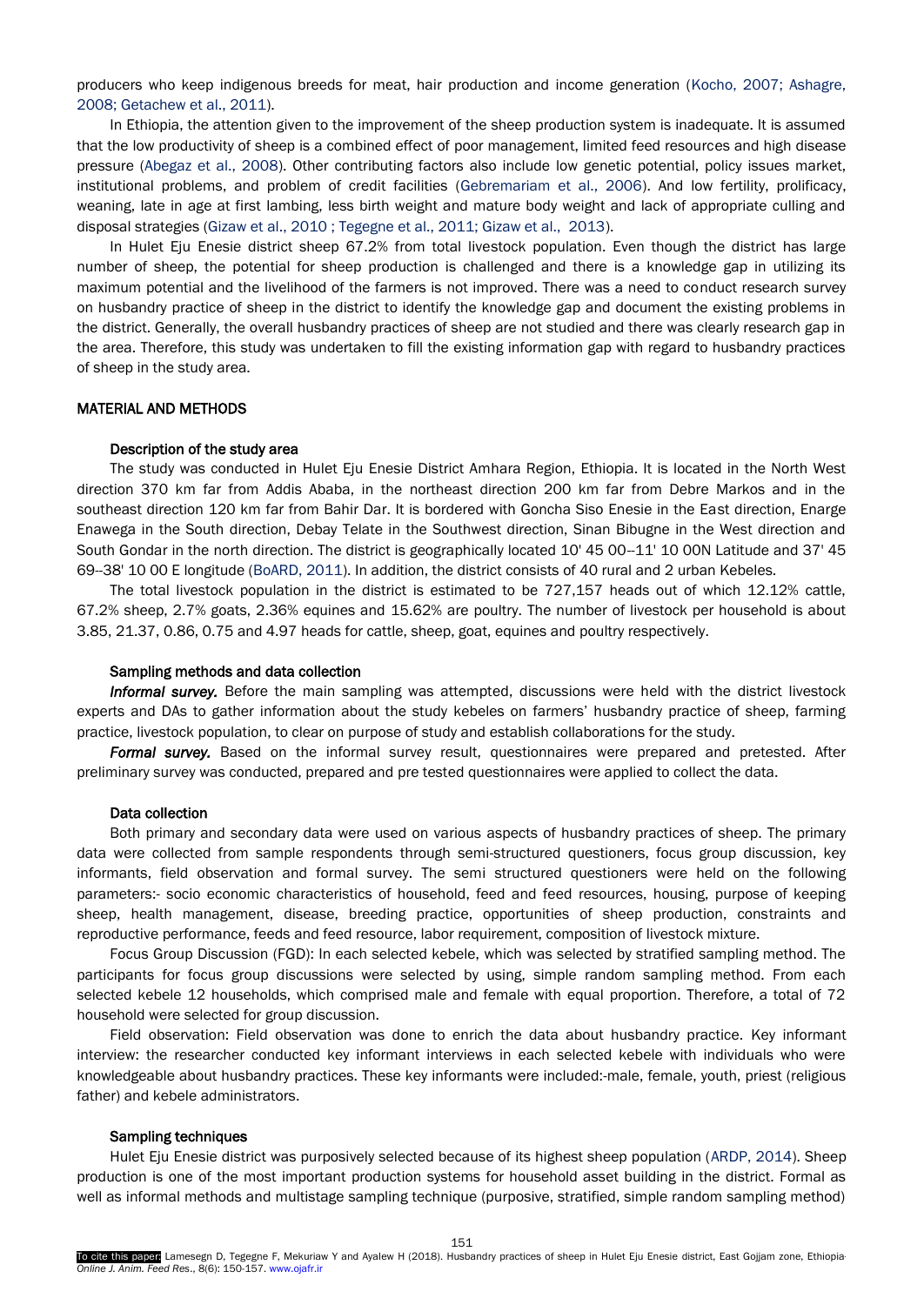were used to gather information on husbandry practices. Agro-ecology of the district was used as stratification factor. Agro-ecology of the district was used as stratification factor. The study district was stratified in to three agro-ecologies (NRCD, 2013).

The sample size to was determined by using (Taro, 1967) formula as shown below;

 $n = N$ 1+N(e2)

Where

 $n =$  is the sample size

- N = number of population
- e = level of 8% error

The sampled households were 25, 75 and 50 from Dega, Weina Dega and Kolla respectively. To identify husbandry practices of lambs from six kebeles a total of 150 households were selected randomly.

# Statistical analysis

Collected data were analyzed through SPSS version 20.0 (SPSS, 2011). Descriptive statistics, ANOVA, Tukey HSD test and Chi-square test were applied to summarize the data.

# RESULTS AND DISCUSSIONS

# Household characteristics

The average age of the respondents was  $43.45 \pm 0.84$  years. This indicated that households are at productive age for proper eager good sheep management. The overall mean family size in the study area was 5.53. Majority respondents were male headed (93.3%) while only small proportions (6.7%) were female headed. Marital statuses of most of the respondents 90% married. Majority (51.3%) of the interviewed household heads were illiterate. And the remaining proportions (48.7%) were literate who were grade 1-12 (38.7%), university degree (0.7%) and religious education (9.3%) and there were higher literacy in Weina Dega (70.6%), followed by in Dega (56%) and Kolla (12%) respectively. According to field observation and interviewed key informant, lower number of literacy level in Kolla area was due to accessibility problem of school far from residential area and no immediate justice for the problem. The occupations of 98% households that included in the study were farmers. This indicated that the management system might be poor.

# Purpose of keeping sheep

In Hulet Eju Enesie district, sheep are kept for various purposes as listed in (Table 1). In the district as the ranking index indicated that sale (income sources) was the first purpose of keeping sheep, meat as the second purpose and saving as the third purpose. This result is in line with many authors (Urgessa et al., 2013; Hailemariam et al., 2013; Mohammed et al., 2014) who indicated that the major purpose of keeping sheep is for income source. This implies that sale of sheep to generate cash constitute was the primary purpose among others.

| Response of HH (N= 150)                                                                                                                                                                                                                                                                      |        |                 |                 |        |       |      |  |
|----------------------------------------------------------------------------------------------------------------------------------------------------------------------------------------------------------------------------------------------------------------------------------------------|--------|-----------------|-----------------|--------|-------|------|--|
| Reasons                                                                                                                                                                                                                                                                                      | $1$ st | 2 <sub>nd</sub> | 3 <sup>rd</sup> | Weight | Index | Rank |  |
| Sale (income source)                                                                                                                                                                                                                                                                         | 132    | 18              | $\Omega$        | 432    | 0.48  |      |  |
| Meat                                                                                                                                                                                                                                                                                         | 17     | 90              | 24              | 255    | 0.28  |      |  |
| Saving                                                                                                                                                                                                                                                                                       |        | 19              | 67              | 108    | 0.12  |      |  |
| Social and cultural function                                                                                                                                                                                                                                                                 |        | 15              | 26              | 56     | 0.06  |      |  |
| Distribute benefits / risks                                                                                                                                                                                                                                                                  |        | 3               | 24              | 30     | 0.03  | 5    |  |
| Scarifies / rituals                                                                                                                                                                                                                                                                          |        | 5               | 2               | 15     | 0.02  | 6    |  |
| Manure                                                                                                                                                                                                                                                                                       |        |                 |                 | 3      | 0.003 |      |  |
| Total                                                                                                                                                                                                                                                                                        |        |                 |                 | 899    |       |      |  |
| Index = sum of $[3 *$ respondents for rank 1+2 * respondents for rank $2 + 1 *$ respondents for rank 3] given for an individual purpose of<br>keeping sheep divided by sum of $\lceil 3 *$ respondents for rank $1+2 *$ respondents for rank $2 + 1 *$ respondents for rank 3 summed for all |        |                 |                 |        |       |      |  |

# Table 1 - Purpose of keeping sheep ranked by respondents in different agro-ecologies

# Feed resource availability and utilization

purpose of keeping sheep.  $N =$  number of respondents

The different feed resources and their seasonal use presented in (Figure 1). Communal grazing, grazing aftermath, crop residues and private pasture were the major types of feed resource in the district. Communal (37.1%) grazing was found to be major feed resource from September-November. Grazing aftermath (47%) used as major

152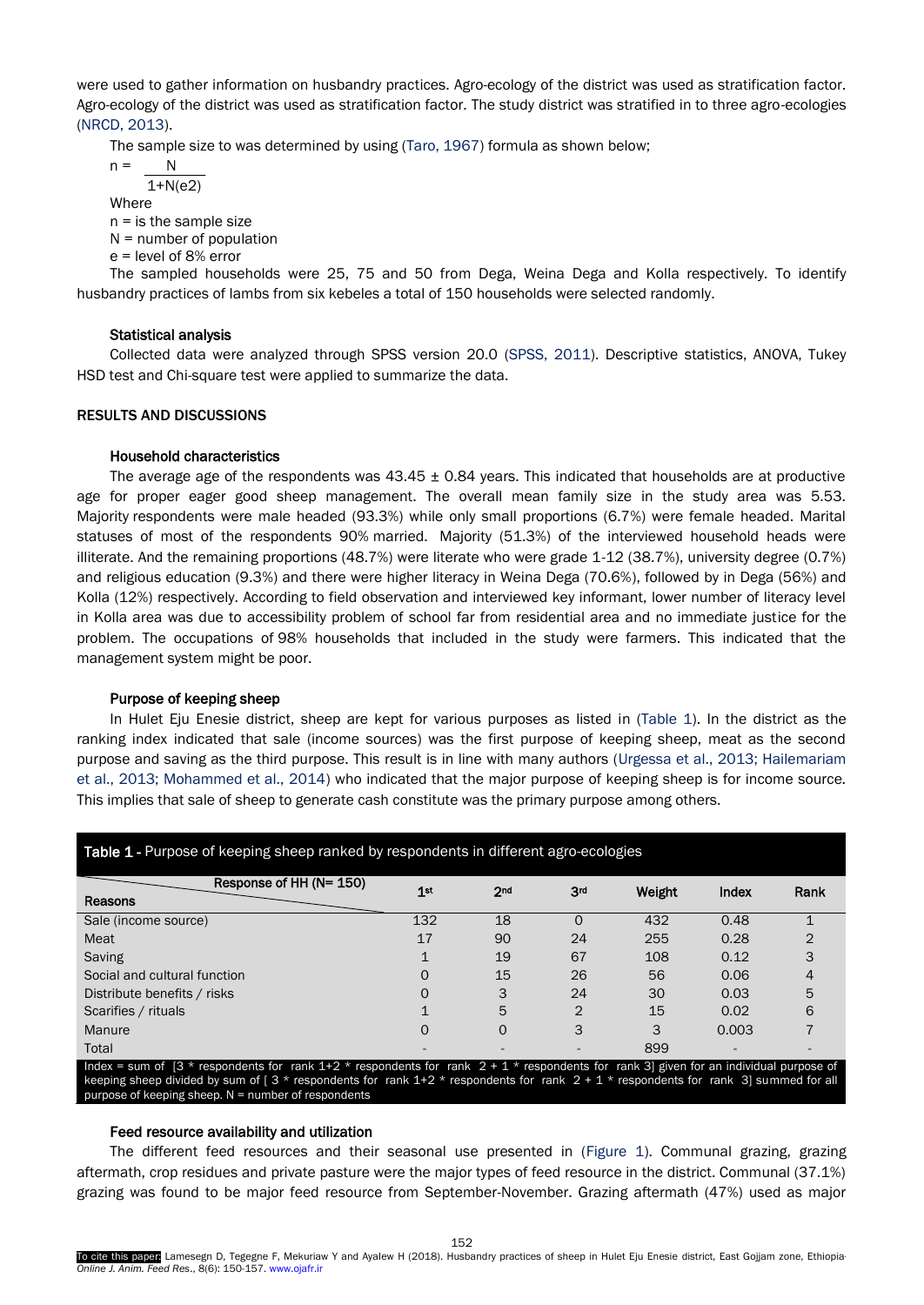feed resources from December-February. Private pasture (31.8%) was the major feed resource in the area especially from June - August because, during this time, other crops occupy other lands. This result is in line with (Abebe, 2013), who reported that 42.5% of the respondents feed crop residues to their sheep in Burie district, West Gojjam Zone. Communal grazing, private pasture, riverside grazing, grazing stubble, crop residues and road side grazing, respectively are the major feed resources for sheep in eastern Ethiopia reported (Nigussie, 2015).

In Hulet Eju Enesie all households feed crop residues. However, the types of crop residues various based on agro- ecologies of the district. In Dega area, the major crop residues used by households are wheat straw (80%), barley straw (40%) and bean and pea straw/chick pea straw (20%), respectively where in Weina Dega, major crop residues are vetch straw (73.3%), chickpeas straw (70.7%) and haricot bean straw (65%), respectively. Majority of the respondents (97.3%) offer supplementary feed for their sheep. Major of the households (97.3%) feed their sheep Atela (local brewery by-product), common salt (60%), and haricot bean (56%) respectively. About 64% of the respondents kept sheep alone, followed by 19.3% (sheep and goat) and 16.7% with cattle and equine. Majority of the farmers (57.3%) in the area reported feed shortage problem especially in dry season (54.62) majorly in Kolla (82.35%).



#### Water source and watering frequency

River (58.7%) was the major source of water in dry season. The result is in line with (Belet, 2014), who reported 96.3% in Bure, 84% in Atsbi-Womberta, 85.6% in Metema, 56.9% in Gomma, 51.3% in Fogera, 55.2% in Alaba, 44.7% in Alamata and 66.7% in Dale and 88.9% in Wolaita and Siltie zones that river is the major source of water. Rainwater used as the major water source in the rainy season. The result is in line with (Urgessa et al., 2013), who reported that 95.9% of households used rainwater in Ilu Abba Bora Zone of Oromia Regional State Ethiopia. In contrast to this, (Nigussie, 2015; Belet, 2014) found that river and ponds are the main water sources in Wolaita and Siltie Zones and Eastern part of Ethiopia respectively. In dry season, majority of the respondents provided water for their sheep once a day (70%). Focus group discussion indicated that the reason of providing water once a day in the current study was due to low availability of water. However, during the rainy season, 36.7% of households provide their sheep in any time needed. The reason for provision of water at any time needed might be due to plenty of water in the rainy season. In the study, area about 43.3% of the respondents reported, as there was water shortage problem. The reason of water shortage problems were drying of water sources, far distance of water sources and not allowed water source as ranked by respondents with index value 0.55, 0.25 and 0.14, respectively.

### Sheep housing

All farmers in Hulet Eju Enesie district shelter their sheep during the night to protect them from predators and adverse climatic conditions. In Hulet Eju Enesie, district 57.65% of respondents sheltered their sheep in a house attached to the main house. With agree this result, (Urgessa, 2013; Nigussie, 2015) indicated that 46% and 55.9% of respondents used a house made adjacent to main family house and separate from family house in Ilu Abba Bora Zone of Oromia Regional State Ethiopia and in Eastern Ethiopia respectively. In contrast to this result, (Kocho, 2007; Abebe, 2013) reported that about 98.6% and 58% of respondents accommodate their sheep flocks in the main houses together with the family members in Alaba district and Burie district West Gojjam zone, respectively.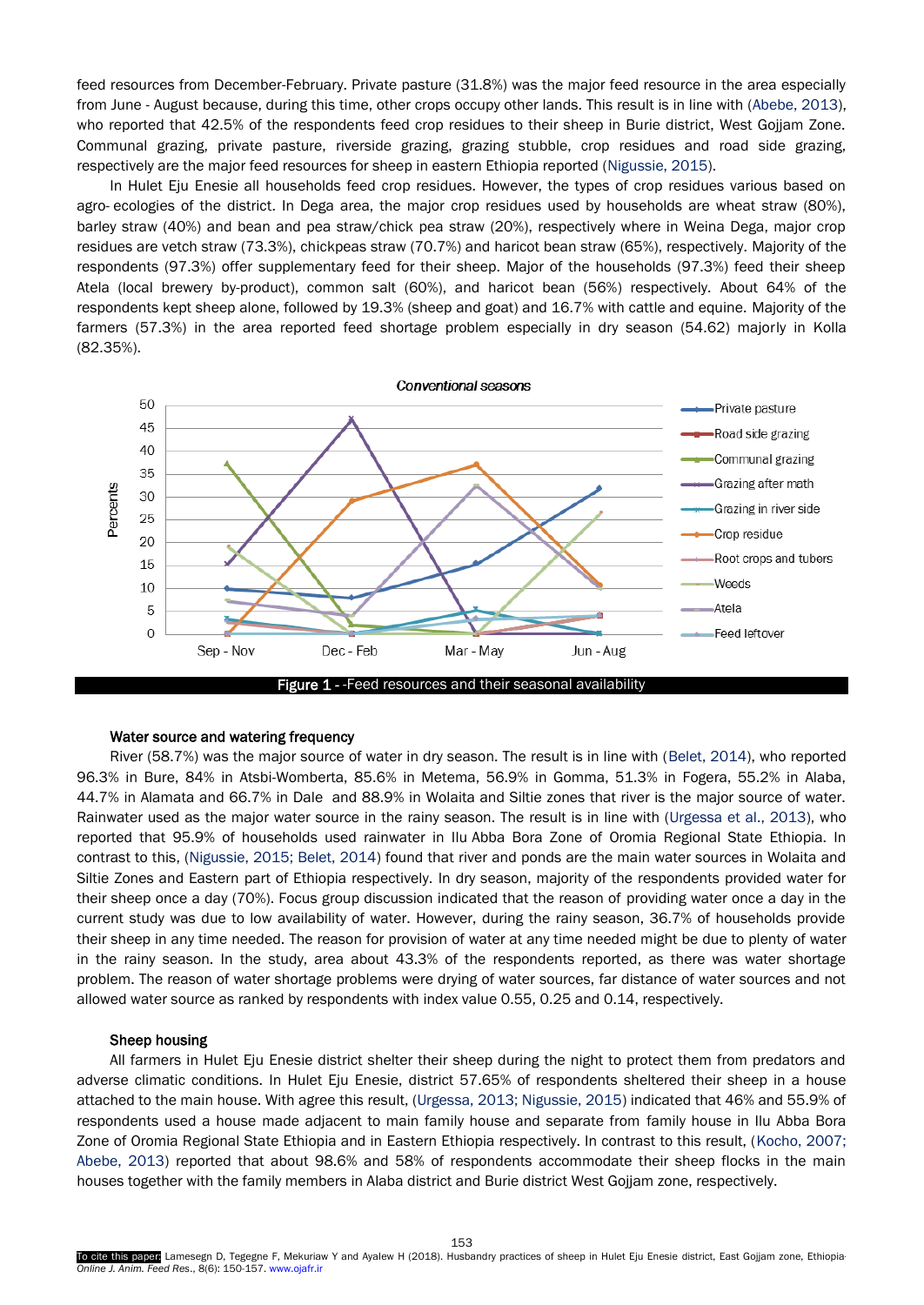#### Weaning practice of sheep

In Hulet Eju Enesie district, only 7.3% of the total respondents practiced weaning. According to focus group discussion the reason of less practicing of weaning in the district was due to their poor knowledge on weaning. In addition, from the interviewed respondents who practiced weaning, wean their sheep usually around 5 months. The current finding is not fit with the recommended weaning age of Ethiopian sheep reported 3 month is common (Abebe, 2008). About 83% of the respondents in the district practiced tail docking. The mean age of tail docking (female sheep) was 3.77 months which was not significantly different (P>0.05) between agro-ecologies. The reason of tail docking was to facilitate mating (Kocho, 2007).

#### Castrating of sheep

In the study area 100% of household respondents practiced castration of sheep. Majority of households (71.75%) castrate their sheep to fatten and sale. The average age to castrate sheep was 14.84 months. Here castration might become more difficult and painful with age and the chances of complications increase. The current finding might be increase unwanted breed and delay fattening time of sheep in the area. The current finding is quite higher than (Hamito, 2009), who reported castration should be practiced at early age as soon as possible (three weeks age if extended). Majority of the farmers (55.3%) use Burdizzo castration method.

#### Culling practice of sheep

Majority (82%) of farmers practiced culling of sheep. The reason of culling varied according to agro-ecologies. In Dega area, the major reason of culling sheep was old age. In Weina Dega, the major reason of culling sheep was health problem where in Kola area the major reason of culling sheep was old age.

#### Sheep breed and breeding management

In Hulet Eju Enesie district sheep were not characterized. However, according to (Gizaw et al., 2007; Awgichew and Abegaz, 2008) who reported that Washera sheep are found in Eastern and western Gojjam of Amhara region. In the district sheep types varied in different agro-ecologies. In Dega area, all households had 100% "local" sheep. In Weina Dega area, households have 69.3% of "local" sheep, 13.3% Washera crossbred, 17.3% both Washera crossbred and "local" sheep respectively. In Kola area, 84% households had "local" sheep and 16% Washera crossbred sheep. About 8.7% of farmers practiced cross breeding. 79.3%) of households have "local" sheep. The main reasons of having/choosing more "local" sheep in the area was unavailability of other breeds, disease resistance due to environmental adaptability and needless amount of feed per a day due to medium sized body relatively Washera cross. Washera crossbreed in the study area; this might be due to their better meat and milk production and nursing ability, large birth weight of lambs and reach slaughtering age within short period (Mekuriaw et al., 2012). The current finding is in line with (Abebe et al., 2013).

Intensive lambing season was observed in October months and November followed by May and June months (Figure 2). This result is in line with (Gemiyu, 2009), who reported that higher parturitions observed in April to June as well as October to December in Alaba, Southern Ethiopia. The major reason of high lambing intensity of sheep in October and November in the current finding was might be due to presence of plenty feeds then they easily become pregnant and give birth. In addition, high lambing intensity in May and June might be associated with the growing of grass due to beginning of small rain.



#### Intense breading season of sheep

#### Figure 2 - Intense breeding season of sheep in the study area

To cite this paper: Lamesegn D, Tegegne F, Mekuriaw Y and Ayalew H (2018). Husbandry practices of sheep in Hulet Eju Enesie district, East Gojjam zone, Ethiopia *Online J. Anim. Feed Res*., 8(6): 150-157. www.ojafr.ir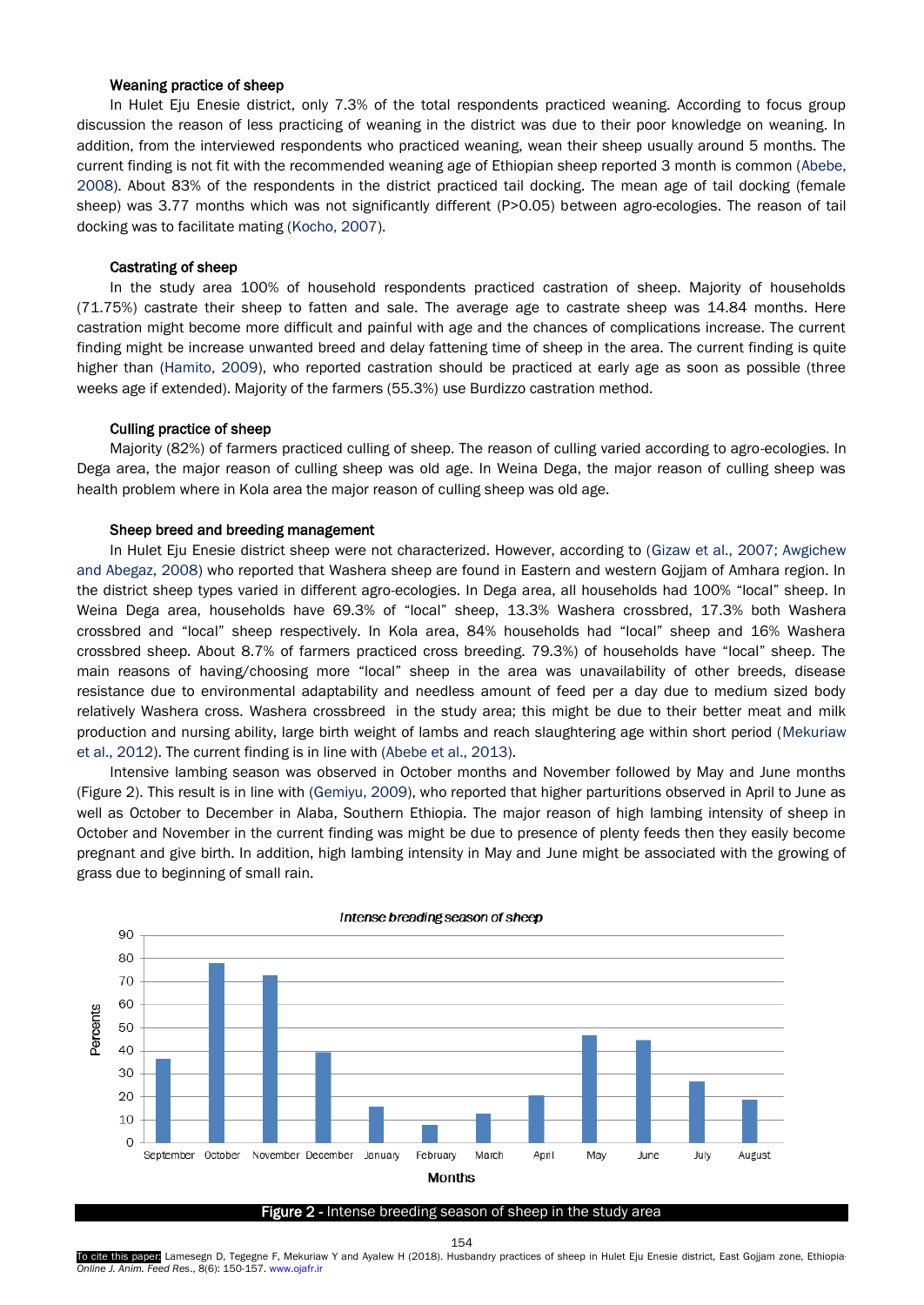#### Sheep health management

Major diseases types that affect productivity of sheep in the study area were Berere (Faciolosis), Adfik (Pasteurolosis) and Fentata (Sheep pox) with the value of 65.3%, 36% and 32%, respectively in (Table 2). This result is in agreement with these authors (Nigussie et al., 2015; Belet, 2014).

About 90% of the households take sheep to veterinary clinics for treatment. The remaining households treat their sheep by using drug bought from markets (5.9%) and local traders (4.55%). Majority (52.1%) interviewed respondents located for veterinary center at (1-5km) distance. About 97% of interviewed household treat their sheep with payments in the district. This is in line with (Urgessa et al., 2013). About 69% of interviewed households get vaccine, which is given after outbreak (91.3%) of disease. This might be lack of awareness. About 14% of household respondents got vaccine from open market mainly due to its cheapness (76.7%) but this, types of vaccine is might not assured of its quality (might be expired), the seller might not told the correct dose.

# Table 2 - Sheep diseases in the district

|                                                                                 | <b>Expected disease type</b> | Response of   |                 |  |
|---------------------------------------------------------------------------------|------------------------------|---------------|-----------------|--|
| Reported symptoms                                                               | Local name                   | Common name   | <b>HH N (%)</b> |  |
| Immediate death, lack of appetite, swell on neck and weight loss                | Berere                       | Faciolosis    | 98(65.3)        |  |
| Stand hair, lump, distressed breathing and watery discharge                     | Fentata                      | Sheep pox     | 49(32)          |  |
| Cough, anorexia, bloody mucosa discharge and high fever                         | Yesanebamech                 | Pneumonia     | 20(13.3)        |  |
| Hobble, unable to feed, blisters in their mouth painful                         | Afemaze                      | <b>FMD</b>    | 5(3.3)          |  |
| High blood in urine faces and milk and fever                                    | Mante                        | Anthrax       | 37(24.7)        |  |
| Mucosa discharge from noise, animal go off feed, emaciated and have<br>diarrhea | Adifik                       | Pasteurolosis | 54(36)          |  |
| HH= households, $N =$ number and $% =$ percentage                               |                              |               |                 |  |

# Labor allocation and gender role in sheep management

All household members involved in sheep management activities with a varied degree. About 48.4% of interviewed respondents indicated that wives and girls performed cleaning sheep barn. About 32% of the wives were responsible for taking care of lambs. Feeding (31.1%), taking care of sick animals (46.8%), fattening management (54.4%), house construction (60.4%) and selling of animals (76.7%) were performed by husbands. Husbands performed majority (83.4%) of decisions on use of income and benefits.

#### Reproductive performance of sheep

Reproductive performance of sheep in the area is presented in (Table 3). The overall age at first mating, age at first lambing, lambing interval, slaughtering age of sheep, marketing age of sheep obtained was 7.47 months, 12.46 months, 8.05 months, (5.96 months for male sheep and 6.25 months for female sheep) and 6.56 months respectively. The average litter size of sheep was 1.55.

| Table 3 - Average productive and reproductive parameters of sheep                                                                             |                                      |                                            |                                       |                                          |         |  |  |  |  |
|-----------------------------------------------------------------------------------------------------------------------------------------------|--------------------------------------|--------------------------------------------|---------------------------------------|------------------------------------------|---------|--|--|--|--|
| Agro-ecologies<br><b>Parameters</b>                                                                                                           | Dega<br>$(N = 25)$<br>Mean $\pm$ S.E | Weina Dega<br>$(N = 75)$<br>Mean $\pm$ S.E | Kolla<br>$(N = 50)$<br>Mean $\pm$ S.E | Overall<br>$(N = 150)$<br>Mean $\pm$ S.E | P-Value |  |  |  |  |
| Age at first mating (month)                                                                                                                   | $7.54 \pm 0.19$                      | $7.50 \pm 0.18$                            | $7.39 \pm 0.14$                       | $7.47 \pm 0.11$                          | 0.855   |  |  |  |  |
| Age at first lambing (month)                                                                                                                  | $12.56 \pm 0.19$                     | $12.47 \pm 0.19$                           | $12.39 + 0.14$                        | $12.46 \pm 0.11$                         | 0.868   |  |  |  |  |
| Lambing interval (month)                                                                                                                      | $8.28 \pm 0.17$                      | $8.03 + 0.13$                              | $7.97 \pm 0.13$                       | $8.05 + 0.08$                            | 0.431   |  |  |  |  |
| Average litter size                                                                                                                           | $1.92 \pm 0.05^{\circ}$              | $1.49 \pm 0.06^{\circ}$                    | $1.44 \pm 0.07$ <sup>bc</sup>         | $1.55 \pm 0.04$                          | 0.000   |  |  |  |  |
| Slaughter age (month) male                                                                                                                    | $6.26 \pm 0.34$                      | $6.03 + 0.19$                              | $5.70 \pm 0.23$                       | $5.96 \pm 0.13$                          | 0.333   |  |  |  |  |
| Slaughter age (month) female                                                                                                                  | $6.48 \pm 0.32$                      | $6.28 \pm 0.200$                           | $6.08 \pm 0.22$                       | $6.25 \pm 0.13$                          | 0.601   |  |  |  |  |
| Marketing age (month)                                                                                                                         | $7.06 \pm 0.36$                      | $6.28 \pm 0.24$                            | $6.54 \pm 0.25$                       | $6.50 \pm 0.16$                          | 0.225   |  |  |  |  |
| a, b, c, means with the different superscripts across rows are significantly different (P<0.05), SE= standard error. N = number of respondent |                                      |                                            |                                       |                                          |         |  |  |  |  |

# **Constraints**

Major constraints for sheep production were disease and parasite, feed and grazing land shortage and water shortage with index value of 0.381, 357 and 0.063 respectively. This result is in agreements with (Urgessa et al., 2013; Hailemariam et al., 2013), who reported that the main limited sheep production in the study area, were disease and parasite in Ilu Abba Bora Zone of Oromia Regional State, Ethiopia.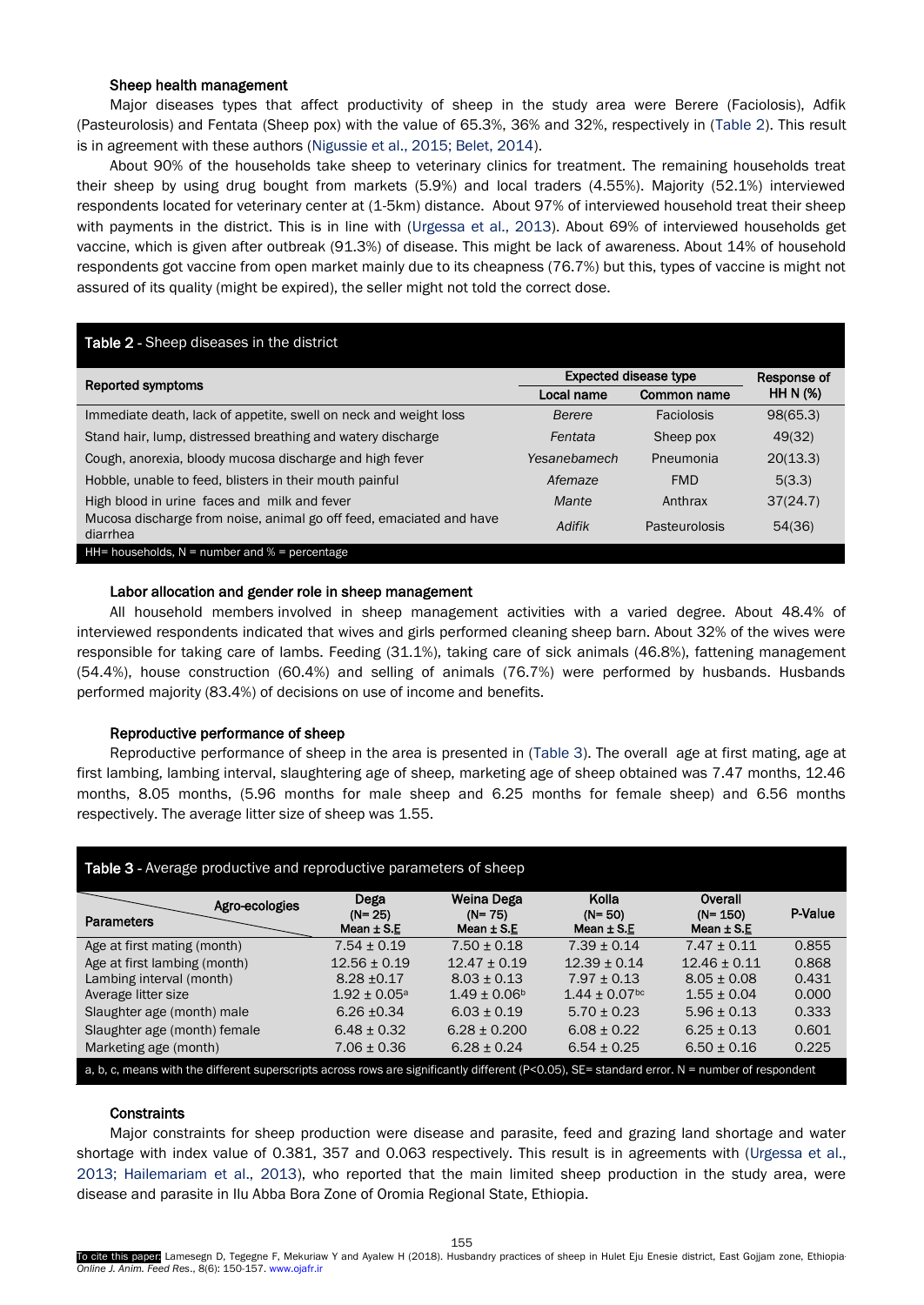#### Opportunities of sheep production

In the study area, from total livestock population sheep accounts 67.2% but their production was least (ARDP, 2014). This number indicated that, as there is huge number of sheep flock in the district and it might be great opportunity to start sheep production. Key informant indicated in the district there was enough grazing land that used as communally and uncultivated lands that used for crop and animal forage production. If this grazing land properly managed, it could be a good source of good quality feed to boost sheep production in the area. In addition, presence of diverse agro-ecology is might be great opportunity for farmers in the area.

Key informants and focus group discussion indicated that the great opportunity now a days for farmers in the district was, the government (district agricultural office) supply Washera ram by importing from Dangla and Adiet. Washera sheep have been more preferred by the farmers for their large body size, smooth hair, fast growth, big fat tail and attractive coat color, so that this was be great opportunities for farmers.

The improvement in veterinary service from time to time, availability of improved forage seeds, the improvement in extension service from time to time and presence of NGOs (such as Sustainable Land Management) might be some opportunities to engage in sheep production tasks for farmer in the district.

The demand for mutton has increased due to an increase in income and increased population hence in the district and in the country. In addition, there is a growing demand for sheep in both the domestic and export markets. Young male flocks have huge demand by the export abattoir. Establishing of slaughtering and meat processing facilities like Ethiopian meat producer-export association, Abyssinia export abattoirs PLC, Ashraf. Sheep price is increasing in different part of the country this is due to increase mutton demand. These might be an opportunity for farmers to participate in sheep production in the district.

# CONCLUSION AND RECOMMENDATIONS

In general, it concluded that the husbandry practices of sheep in Hulet Eju Enesie district observed was dominantly traditional production system. Even though sheep flock size was high, as sheep is the dominant farm animal, their expected role was low due to poor husbandry practice of sheep. Therefore to use this largest opportunity efficiently, health improvement program and market oriented production system should properly implemented. Since sheep in the study area were not characterized, characterization of the "local" sheep should be done. Treatment crop residue and adapted improved forages will alleviate the existing feed problems in the area.

# DECLARATIONS

### Corresponding author

E-mail: dessalegnlamesgen@gmail.com; Phone number: +251-912785323

#### Authors' contribution

All authors contributed equally to this work from starting proposal writing up to preparation of manuscript.

#### Competing interests

The authors declare that they have no conflict of interest with respect to the research, authorship or publications of this manuscript.

#### Acknowledgments

The authors would like to thank Hulet Eju Enesie district for providing different facilities for the field work. We are also thankful to sheep owners Hulet Eju Enesie district for providing information.

# **REFERENCES**

- Abebe G and Yami A (2008). Ethiopia Sheep and goat productivity improvement program (ESGPIP) hand book. In: Alemu Y and Merkel R.C. (Ed.). American Institute for Goat Research of Langston University, Oklahoma, USA; Ethiopian Ministry of Agriculture and Rural Development, Ethiopia, pp349.
- Abebe Y, Melaku S, Tegegne A and Tegegne F (2013). Assessment of Sheep Production System in Burie District North Western Ethiopia, 2(3): 097 – 102.
- Abegaz S, Abebe G and Awgichew K (2008). Ethiopia Sheep and goat productivity improvement program (ESGPIP). First edition. American Institute for Goat Research of Langston University, Oklahoma, USA; Ethiopian Ministry of Agriculture and Rural Development, Ethiopia,pp349.
- ARDP (Animal resources and Development Processing) (2014). Agricultural sample survey report on livestock and livestock characteristics, (Accessed February 2013/14). Addis Ababa, Ethiopia 2:66-78.
- Ashagre T (2008). Performance of Menz sheep under traditional management system in Dessie Zuria district of South Wollo Amhara Region. An MSc Thesis presented to the School of Graduate Studies of Mekelle University, Mekelle, Ethiopia. Pp125.